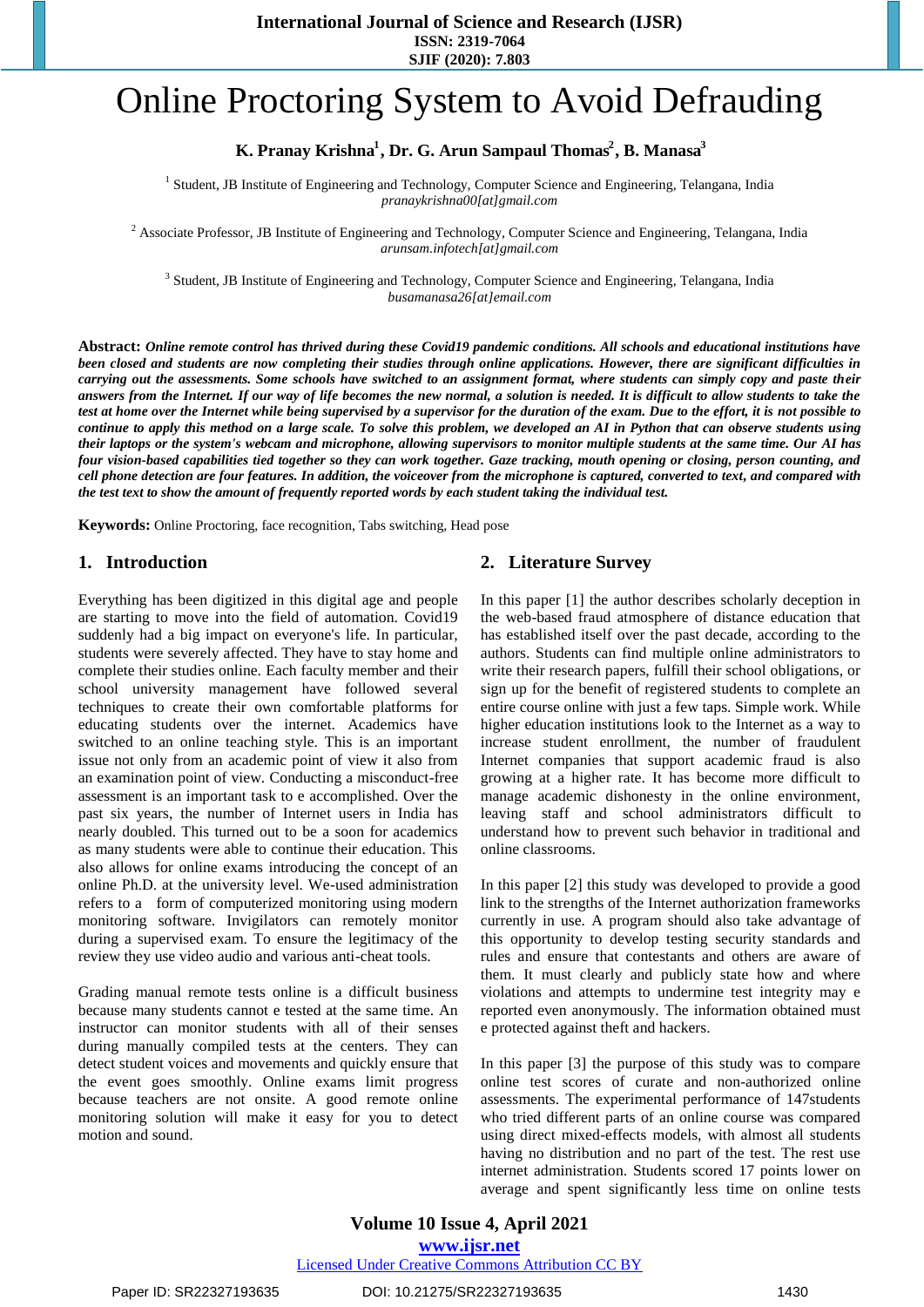including administrative programming than on nonauthorized assessments. Large assessment disparities and inequalities in time use have occurred across many exams, both between and within segments of the same course, when several studies have implemented test monitoring software test assigns some tests and others not.

## **3. Problem**

It is quite difficult to keep a close eye on students for the duration of the exam. Despite the fact that digital monitoring solutions already exist to ensure the quality of the assessment process without requiring the physical presence of the student in a particular location or the association of the student, students, and examiners in this place, grading is still rarely used in educational institutions.

## **4. Solution**

To solve this problem, we want to create an artificial intelligence (AI) that uses Python to monitor activities called online monitoring system. We will be monitoring multiple students at once using this technique. The system will be useful in large-scale operations. We use vision-based techniques such as gaze tracking, mouth detection, person counting, and phone detection. We use basic Python libraries and import modules according to our needs. The system consists of six key components that assess significant student behavior: candidate verification, text and speech detection, active and tilted window detection, eye assessment, recognition phones, and people.

## **5. Existing Approach**

Examiners can review student performance through online monitoring. The tester on both sides was in poor shape to expose his image in front of the camera to get rid of his appearance. Some disadvantages include placing the webcam at a certain distance, allowing others to answer questions. The current system does not identify photographs or images; instead, it recognizes the photos as real people and allows applicants to participate in those activities. It also doesn't take into account the distance between the built-in cameras in a standard laptop and the person sitting in front of the camera. It does not detect the presence of anyone in the room other than the candidate. Eyeball movements are not recorded to determine a student's visual acuity during testing.

## **6. Drawbacks of Existing System**

Current online solutions have a human proctor monitoring 10 students at a time, which is not efficient and we have to rely on a manual proctor sitting at home monitoring the students. If we scale up the traditional online monitoring systems, we will need a large number of monitors to perform the test. We must rely on the proctor's ability to detect misconduct, and when the proctor focuses on one student, other students may cheat. Therefore, concurrent monitoring is not possible. Traditional classroom supervision is also ineffective because the teacher/student ratio is about 1:50. And if a student skips a test, it takes a long time to reschedule the test for that student.

## **7. Proposed System**

The proposed method can be used to detect the abovementioned problems with the current system. In our proposed system, we'd like to detect eyeball viewer movement and report whether they're looking right, left, or up, which they might do to glance at a notebook or communicate with someone or the other. This identification can be done with the use of Python Dlib and OpenCV's face key point detector for additional image processing. In addition, we will need a facial key point finder that can detect eyeballs in real-time. Before you can move on to image processing, you must first find the eyes, and to find the eyes, you must first find the face. For face detection, we can use dlib's built-in face detector. The eyeballs have been segmented and we can use them. Oral detection is quite similar to visual detection. For this exercise, Dlib's facial key points are again used and the candidate is asked to sit upright (as in the test), and the distance between the key points of the lips is recorded for 100 frames and it has been averaged. When the user opens the lips, the distance between the two points will increase and if the increase in the distance exceeds the specified level for at least three pairs of outer and two pairs of inside, the violation will be identified.

#### **Registration**

Students who register on a portal for the first time give personal information, an ID card, and a photo, which is recorded in the database and will be used to authenticate them before the exam.

#### **Face Recognition**

A Webcam is installed in a student's computer or the front camera if the student is taking an exam on a Smartphone. Face Recognition is used to detect the student, and if the face matches the recorded face image, the student is authenticated and authorized to take the test. During the exam, the student's image is continually captured, and if the face does not match the recorded image, a log is saved in the database.

#### **Mobile Phone Detection**

If a student is caught using a cell phone, it will be recorded in the database as malpractice.

## **Switching the Tabs Detection**

If a student switches the current tab while taking an exam, this is considered cheating and will be recorded in the database.

#### **System Architecture**